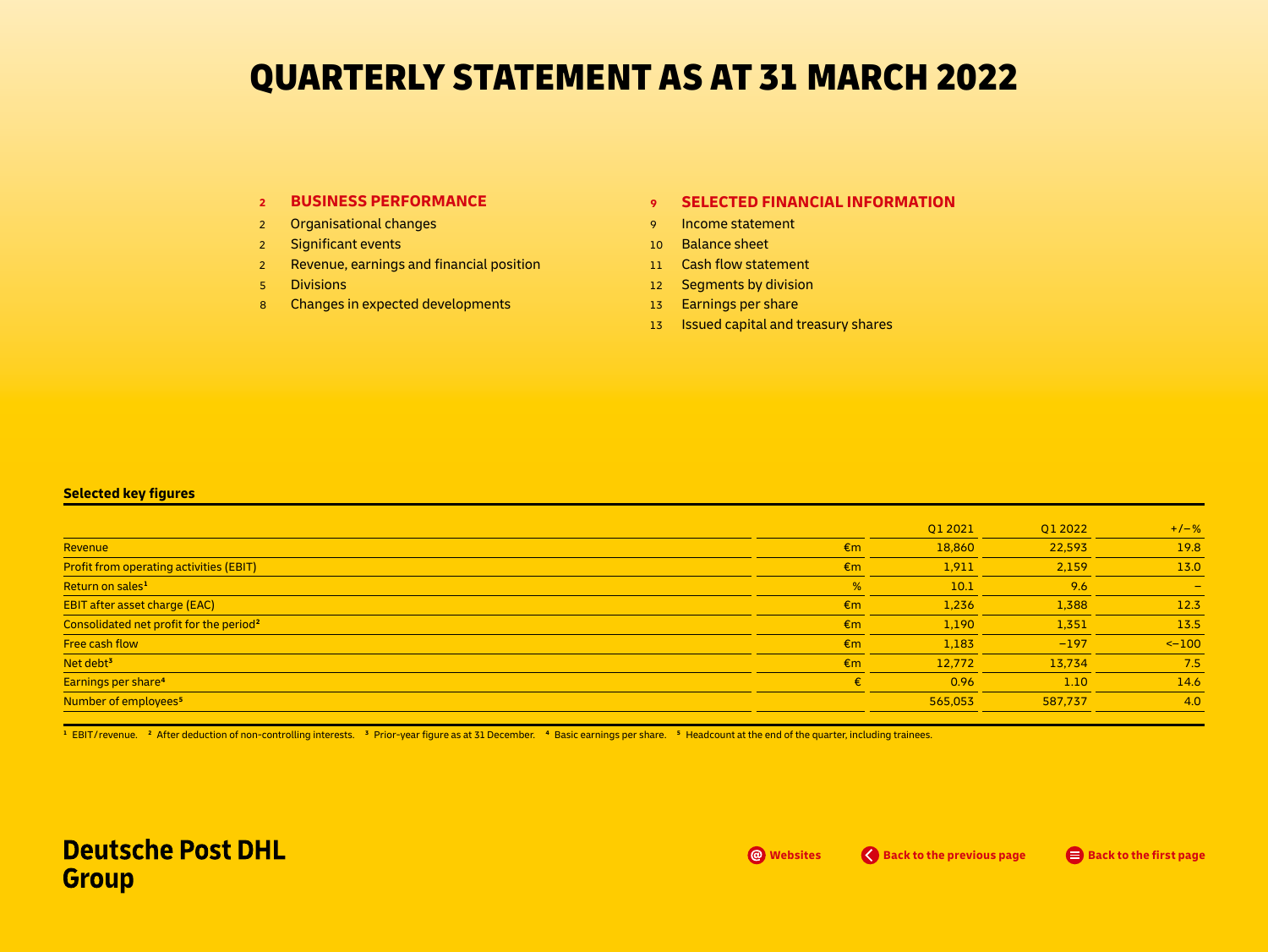# <span id="page-1-0"></span>BUSINESS PERFORMANCE

## Organisational changes

In March 2022, Pablo Ciano was appointed to the Board of Management with effect from August 2022. His term runs until July 2025.Hewill be is responsible forthe eCommerce Solutions division.

From August 2022 onward, Customer Solutions & Innovation (CSI) will be the responsibility of John Pearson.

## Significant events

In August 2021, Deutsche Post DHL signed an agreement to acquire the J. F. Hillebrand Group. After the responsible antitrust authorities gave their approval, the purchase price of €1,452 million was fully paid at the end of March 2022, all shares of the Hillebrand Group were transferred and the acquisition was completed. Initial consolidation resulted in preliminary goodwill of around €1.6 billion.

# Revenue, earnings and financial position

## **Changes to the portfolio**

In January, we sold the production rights and other assets relating to the production of StreetScooter electric vehicles to ODIN Automotive, Luxembourg.

In March, the subsidiaries of the Hillebrand Group were incorporated into the Global Forwarding, Freight division. There were no other material changes in our portfolio in the reporting period.

#### **Consolidated revenue up sharply**

Consolidated revenue rose sharply by €3,733 million to €22,593 million in the first quarter of 2022, due to factors including positive currency effects of €547 million.

At €563 million, other operating income exceeded the prior-year period (€414 million). Income from the disposal of assets in particular rose as a result of the sale of Street-Scooter GmbH, amongst other factors.

## **Materials expense markedly higher**

Materials expense rose markedly by €2,901 million to €12,484 million, mainly due to a €2,307 million increase in transport costs. Staff costs increased by €482 million over the previous year to €6,320 million. This was attributable to high positive currency effects of €141 million and the growth in the number of employees at the DHL divisions. At €1,009 million, depreciation, amortisation and impairment losses were up €79 million year-on-year for reasons including impairment losses of €30 million on our Russian assets necessitated by the war in Ukraine. Of this figure, €24 million was attributable to the Express and €6 million to the Global Forwarding, Freight division. Other operating expenses were €1,210 million, also higher than in the prior-year quarter (€1,049 million). The increase resulted chiefly from higher negative currency effects and higher travel, entertainment and training expenses.

### **Consolidated EBIT up 13 %**

In the first quarter of 2022, consolidated EBIT was €2,159 million, 13.0 % over the previous year's level of €1,911 million. At €–123 million, net finance costs were also more favourable than in the prior-year period (€–154 million). Profit before income taxes rose by €279 million to €2,036 million. As a result, income taxes were up €98 million to €590 million; the tax rate rose slightly from 28.0 % to 29.0 %.

### **Higher consolidated net profit for the period**

Consolidated net profit was up on the prior-year figure (€1,265 million) to €1,446 million in the first quarter of 2022. Of this amount, €1,351 million was attributable to Deutsche Post AG shareholders and €95 million to non-controlling interest shareholders. Basic earnings per share improved from €0.96 to €1.10 and diluted earnings per share from €0.94 to €1.08.

## **Increased profitability boosts EBIT after asset charge (EAC)**

In the first quarter of 2022, EAC climbed from €1,236 million to €1,388 million, mainly as a result of increased profitability. The imputed asset charge rose primarily due to investments in property, plant and equipment in all divisions – particularly Express and Post & Parcel Germany – and an increase in working capital.

## **EBIT after asset charge (EAC)**

| $\bullet$ EAC               | 1,236   | 1,388   | 12.3    |
|-----------------------------|---------|---------|---------|
| $\blacksquare$ Asset charge | $-675$  | $-771$  | $-14.2$ |
| EBIT                        | 1,911   | 2,159   | 13.0    |
|                             | Q1 2021 | Q1 2022 | $+/-$ % |
| €m                          |         |         |         |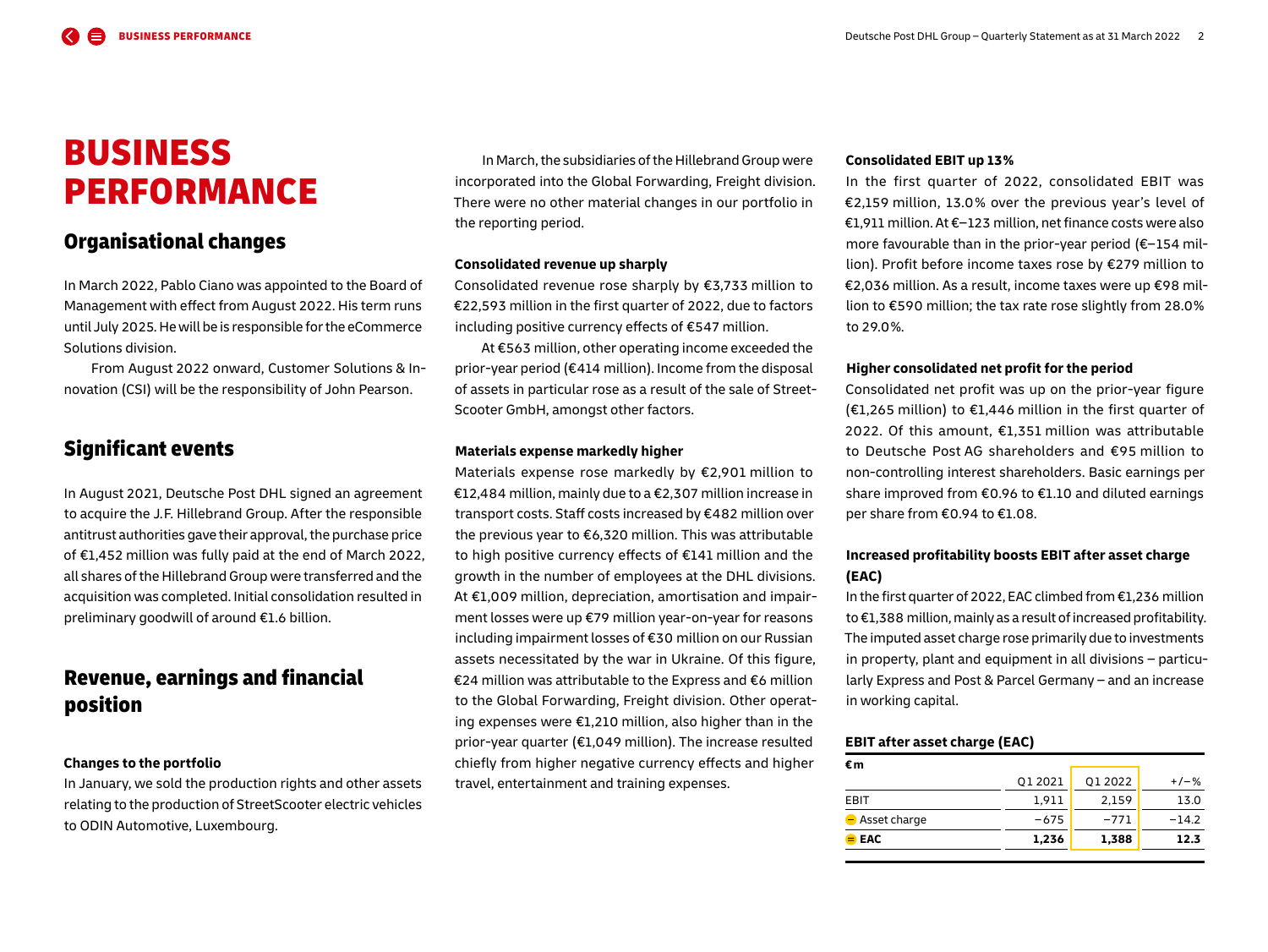#### **Liquidity remains very solid**

The FFO to debt performance metric did not change in the first quarter of 2022 compared with 31 December 2021. The increase in funds from operations was largely the result of higher operating cash flow before changes in working capital. Reported financial liabilities increased, mainly as a result of the assumption of financial liabilities from the Hillebrand acquisition and higher lease liabilities. In the debt item, the adjustment for pensions decreased, because pension obligations declined at a faster rate than plan assets on account of changes in discount rates. Less cash was available, mainly due to the decrease in free cash flow on account of the purchase price payment for the Hillebrand Group. On 31 March 2022, the Group had cash and cash equivalents of €4.3 billion. In view of this solid liquidity, the syndicated credit facility with a total volume of €2 billion was not drawn down during the reporting period.

## **FFO to debt**

| €m                                                 |             |          |
|----------------------------------------------------|-------------|----------|
|                                                    |             | 1 April  |
|                                                    | $1$ Jan. to | 2021 to  |
|                                                    | 31 Dec.     | 31 March |
|                                                    | 2021        | 2022     |
| Operating cash flow before changes                 |             |          |
| in working capital                                 | 10,423      | 10,599   |
| <b>+</b> Interest received                         | 91          | 102      |
| Interest paid                                      | 550         | 551      |
| + Adjustment for pensions                          | 102         | 118      |
| <b>E</b> Funds from operations, FFO                | 10,066      | 10,268   |
| Reported financial liabilities <sup>1</sup>        | 19,897      | 20,772   |
| $\blacksquare$ Financial liabilities at fair value |             |          |
| through profit or loss <sup>1</sup>                | 13          | 41       |
| $\pm$ Adjustment for pensions <sup>1</sup>         | 3,777       | 2,996    |
| $\blacksquare$ Surplus cash and near-cash          |             |          |
| investments <sup>1,2</sup>                         | 4,089       | 3,737    |
| $\blacksquare$ Debt                                | 19,572      | 19,990   |
| FFO to debt (%)                                    | 51.4        | 51.4     |

**<sup>1</sup>** As at 31 December 2021 and 31 March 2022, respectively.

**<sup>2</sup>** Reported cash and cash equivalents and investment funds callable at sight, less cash needed for operations.

#### **Capital expenditure for assets acquired still high**

Investments in property, plant and equipment and intangible assets acquired (excluding goodwill) amounted to €564 million in the first quarter of 2022 (previous year: €583 million). As planned, we made additional investments in renewing the Express division's intercontinental aircraft fleet. Advance payments were made for a new order of six additional Boeing B777 freighters.

#### **Slight decrease in operating cash flow**

Net cash from operating activities decreased slightly from €2,490 million in the previous yearto €2,426 million in the first quarter of 2022. Higher EBIT was offset by increases in income taxes paid and cash outflow from changes in working capital.

Net cash used in investing activities rose by €157 million to €963 million, primarily on account of the net cash outflow of €1,379 million for the takeover of the Hillebrand Group. In contrast, particularly the sale of money market funds led to a cash inflow in current financial assets totalling €1,019 million; in the previous year, there had been a cash outflow of €162 million.

Free cash flow was €–197 million in the reporting period, which was mainly attributable to the purchase price payment for the Hillebrand Group. Excluding this net cash outflow of €1,379 million, free cash flow was again at the high level of the prior-year first quarter (€1,183 million).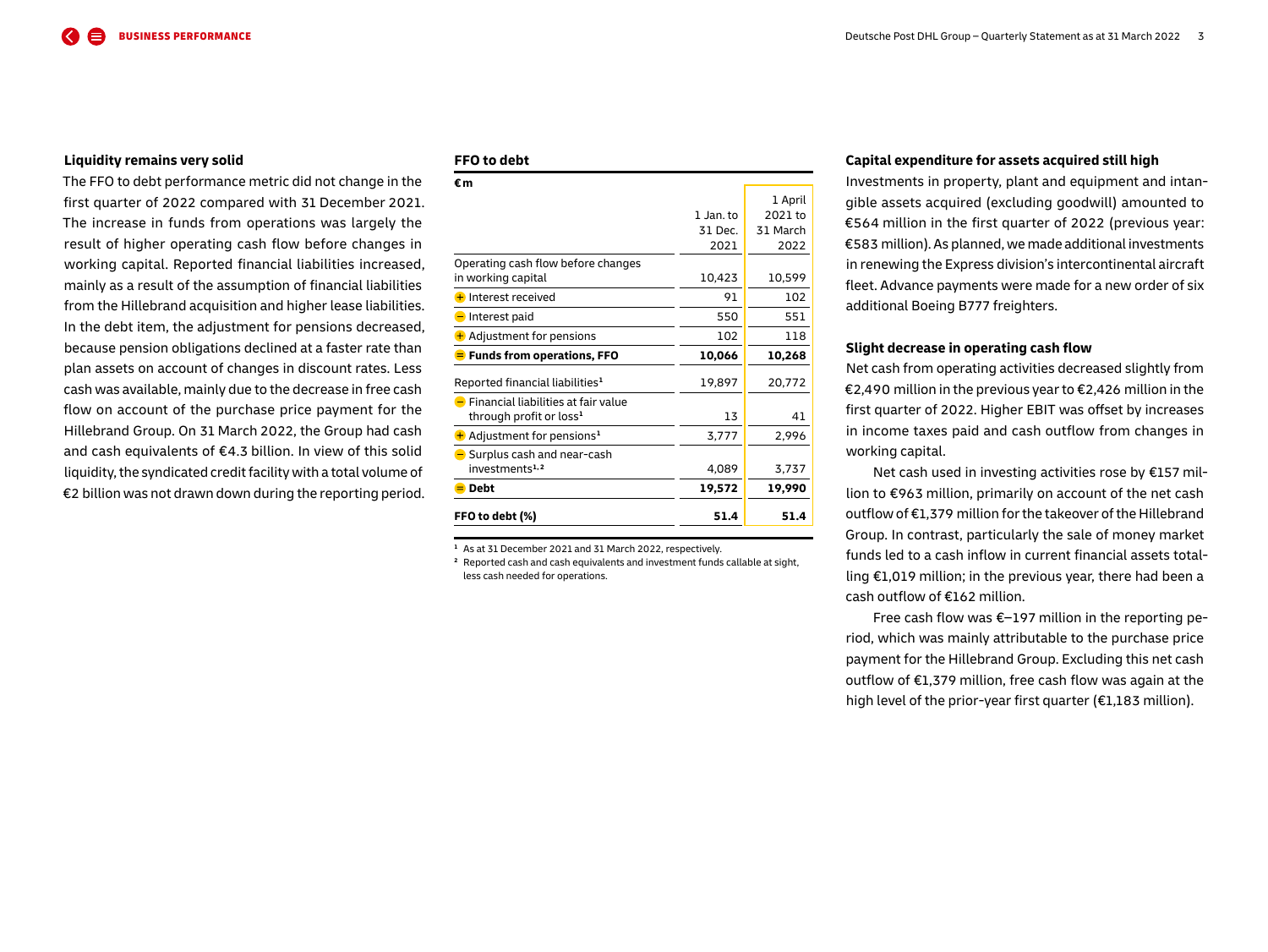### **Calculation of free cash flow**

| €m                                                                                           |        |          |
|----------------------------------------------------------------------------------------------|--------|----------|
|                                                                                              | 012021 | Q1 2022  |
| Net cash from operating activities                                                           | 2,490  | 2,426    |
| Sale of property, plant and equipment and<br>intangible assets                               | 37     | 26       |
| Acquisition of property, plant and<br>equipment and intangible assets                        | $-704$ | $-739$   |
| Cash outflow from change in property,<br>plant and equipment and intangible<br>assets        | -667   | -713     |
| Disposals of subsidiaries and other<br>business units                                        | 0      | 43       |
| Disposals of investments accounted for<br>using the equity method and other<br>investments   | 0      | 0        |
| Acquisition of subsidiaries and other<br>business units                                      | 0      | $-1,377$ |
| Acquisition of investments accounted for<br>using the equity method and other<br>investments | $-2$   | 0        |
| Cash outflow from acquisitions/<br>divestitures                                              | -2     | -1,334   |
| Proceeds from lease receivables                                                              | 7      | 42       |
| Interest from lease receivables                                                              | 0      | 5        |
| Repayment of lease liabilities                                                               | -542   | $-525$   |
| Interest on lease liabilities                                                                | -94    | $-102$   |
| <b>Cash outflow from leases</b>                                                              | -629   | -580     |
| Interest received (without leasing)                                                          | 15     | 21       |
| Interest paid (without leasing)                                                              | $-24$  | $-17$    |
| Net interest paid/received                                                                   | -9     | 4        |
| <b>Free cash flow</b>                                                                        | 1,183  | $-197$   |

Net cash used in financing activities dropped by €389 million to €717 million. In the first quarter of the previous year, we repaid a bond in the amount of €750 million.

Cash and cash equivalents rose from €3,531 million as at 31 December 2021 to €4,310 million.

## **Higher consolidated total assets**

The Group's total assets amounted to €67,024 million as at 31 March 2022, up on the level at 31 December 2021 (€63,592 million).

Non-current assets increased by €2,206 million to €43,064 million. The initial consolidation of the Hillebrand Group, in particular, caused intangible asset to rise, by €1,704 million to €13,780 million. Property, plant and equipment was up from €24,903 million to €25,509 million, with investments, additions from business combinations and positive currency effects exceeding disposals and depreciation, amortisation and impairment losses. In contrast, current financial assets decreased sharply by €988 million to €2,100 million, mainly due to our sale of money market funds. Trade receivables rose by €928 million to €12,611 million.Other current assets also rose sharply from €3,588 million to €4,043 million. This figure includes the deferred expense of €240 million at the reporting date that was recognised for the prepaid annual contribution to civil servant pensions to the *Bundesanstalt für Post und Telekommunikation*. Cash and cash equivalents were up by €779 million to €4,310 million.

At €21,295 million, equity attributable to Deutsche Post AG shareholders was well over the figure at 31 December 2021 (€19,037 million). Consolidated net profit, currency effects and actuarial gains from pension obligations increased this figure. Higher interest rates were the primary factor resulting in a steep decrease in provisions for pensions and similar obligations by €648 million to €3,537 million. Financial liabilities were up by €875 million to €20,772 million, mainly on account of an increase in lease liabilities. Other current liabilities were also up, from €6,138 million to €6,975 million, due primarily to an increase in liabilities to employees, such as holiday entitlements.

#### **Net debt increases to €13,734 million**

Our net debt rose from €12,772 million as at 31 December 2021 to €13,734 million as at 31 March 2022.

#### **Net debt**

| €m                                                                                      |                 |                  |
|-----------------------------------------------------------------------------------------|-----------------|------------------|
|                                                                                         | 31 Dec.<br>2021 | 31 March<br>2022 |
| Non-current financial liabilities                                                       | 16,589          | 17,294           |
| + Current financial liabilities                                                         | 2.802           | 2.919            |
| $\blacksquare$ Financial liabilities <sup>1</sup>                                       | 19,391          | 20,213           |
| $\blacksquare$ Cash and cash equivalents                                                | 3,531           | 4,310            |
| $\blacksquare$ Current financial assets                                                 | 3,088           | 2,100            |
| $\blacksquare$ Positive fair value of non-current<br>financial derivatives <sup>2</sup> | 0               | 69               |
| $\blacksquare$ Financial assets                                                         | 6,619           | 6.479            |
| Net debt                                                                                | 12,772          | 13,734           |

**<sup>1</sup>** Less operating financial liabilities.

<sup>2</sup> Recognised in non-current financial assets in the balance sheet.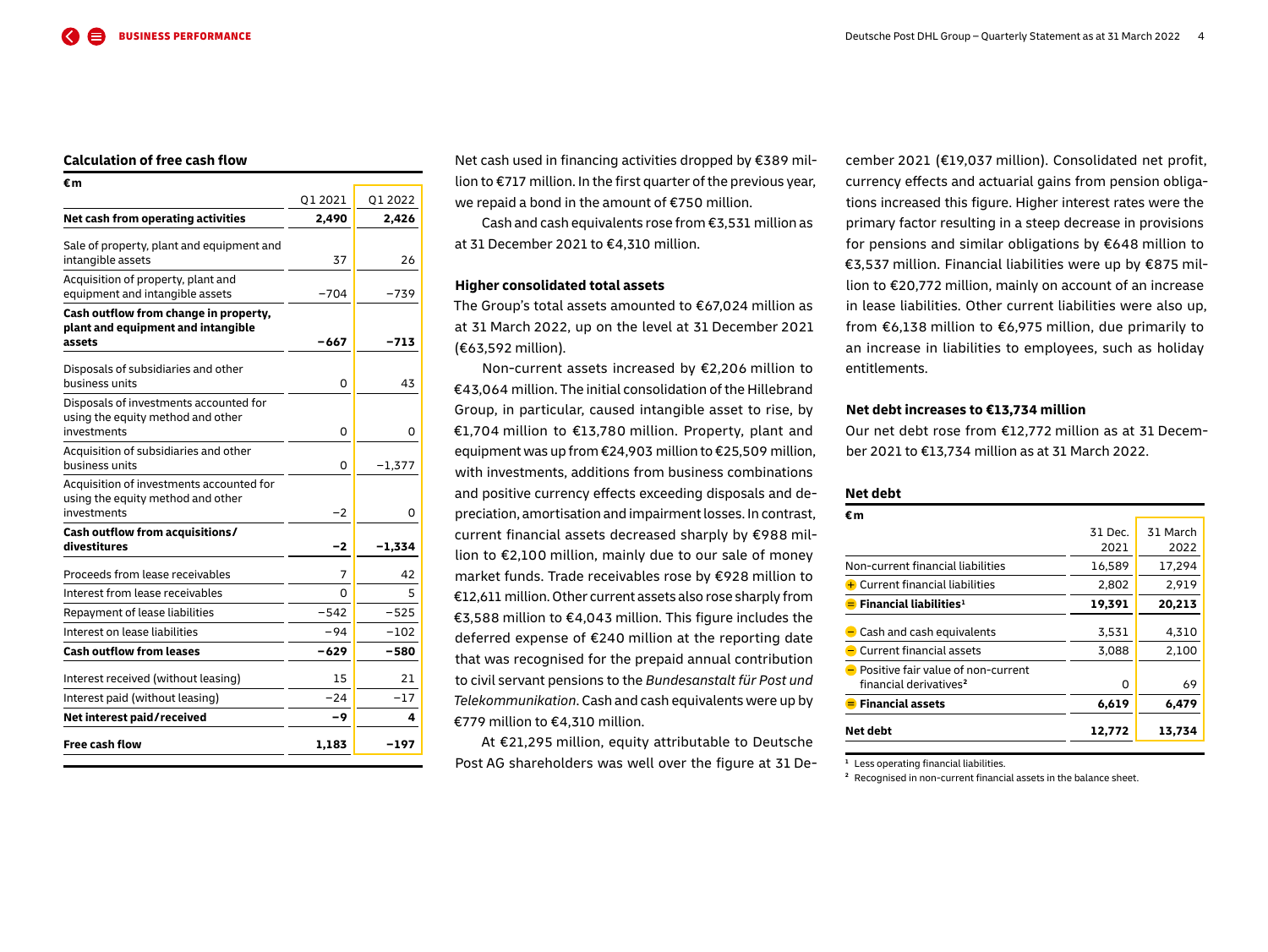## <span id="page-4-0"></span>Divisions

## EXPRESS

#### **Key figures, Express**

| €m                               |         |         |         |
|----------------------------------|---------|---------|---------|
|                                  | 01 2021 | 01 2022 | $+/-$ % |
| Revenue                          | 5.499   | 6,373   | 15.9    |
| of which Europe                  | 2,383   | 2,652   | 11.3    |
| Americas                         | 1,135   | 1,398   | 23.2    |
| Asia Pacific                     | 1,987   | 2,305   | 16.0    |
| MEA                              |         |         |         |
| (Middle East and Africa)         | 333     | 362     | 8.7     |
| Consolidation/Other              | $-339$  | $-344$  | $-1.5$  |
| Profit from operating activities |         |         |         |
| (EBIT)                           | 961     | 971     | 1.0     |
| Return on sales $(\%)^1$         | 17.5    | 15.2    |         |
| Operating cash flow              | 1,441   | 1,609   | 11.7    |
|                                  |         |         |         |

**<sup>1</sup>** EBIT / revenue.

#### **Express: revenue by product**

| $\mathbf{\epsilon}$ m per dav <sup>1</sup> |         |         |         |
|--------------------------------------------|---------|---------|---------|
|                                            | 01 2021 | 01 2022 | $+/-$ % |
| Time Definite International (TDI)          | 67.3    | 75.9    | 12.8    |
| Time Definite Domestic (TDD)               | 6.1     | 6.0     | $-1.6$  |
|                                            |         |         |         |

**<sup>1</sup>** To improve comparability, product revenues were translated at uniform exchange rates. These revenues are also the basis for the weighted calculation of working days.

### **Express: volume by product**

| Items per day (thousands)         |        |         |         |
|-----------------------------------|--------|---------|---------|
|                                   | 012021 | 01 2022 | $+/-$ % |
| Time Definite International (TDI) | 1.206  | 1.123   | $-6.9$  |
| Time Definite Domestic (TDD)      | 694    | 578     | $-16.7$ |
|                                   |        |         |         |

## **International business continues to post strong revenue growth**

Revenue in the division increased by 15.9 % to €6,373 million in the first quarter of 2022. This figure includes positive currency effects of €188 million; excluding these, the revenue increasewas 12.5 %. The revenue figure also reflects the fact that fuel surcharges were higher in all regions compared with the previous year. Excluding currency effects and fuel surcharges, revenue rose by 7.4 %. Per-day TDI revenues grew, whilst shipment volumes declined in the reporting period. In the TDD product line, both per-day revenues and shipment volumes were down.

Revenue in the Europe region increased by 11.3 % to €2,652 million in the first quarter of 2022. That figure includes negative currency effects of €26 million; growth excluding these was 12.4 %. Per-day TDIrevenues increased by 11.8 %.Per-day TDI shipment volumes decreased by 6.9 %.

Revenue in the Americas region increased by 23.2 % in the reporting period to €1,398 million. The revenue figure includes positive currency effects of €69 million. Revenue growth excluding these was 17.1 %. Per-day TDI volumes were down 2.4 % from the prior-year quarter. Per-day revenues grew by 22.0 %.

In the Asia Pacific region, revenue improved by 16.0 % to €2,305 million. This figure includes positive currency effects of €99 million; excluding these, revenue grew by 11.0 %. In the TDI product line, per-day revenues rose by 11.5 % and per-day volumes were down by 7.7 %.

Revenue in the MEA (Middle East and Africa) region improved by 8.7 % to €362 million. Excluding positive currency effects of €17 million, revenue rose by 3.6 %. Per-day TDI revenues increased by 2.3 % and per-day volumes decreased by 16.3 %.

#### **EBIT up slightly on prior year**

EBIT in the division increased by 1.0 % in the first quarter of 2022 to reach €971 million. Return on sales was down, from 17.5 % in the previous year to 15.2 % in the reporting period.

## GLOBAL FORWARDING, FREIGHT

#### **Key figures, Global Forwarding, Freight**

| €m                                         |         |         |        |
|--------------------------------------------|---------|---------|--------|
|                                            | Q1 2021 | Q1 2022 | $+/-%$ |
| Revenue                                    | 4,752   | 7,359   | 54.9   |
| of which Global Forwarding                 | 3,590   | 6,113   | 70.3   |
| Freight                                    | 1,193   | 1,277   | 7.0    |
| Consolidation/Other                        | $-31$   | $-31$   | 0.0    |
| Profit from operating activities<br>(EBIT) | 216     | 601     | >100   |
| Return on sales $(\%)^1$                   | 4.5     | 8.2     |        |
| Operating cash flow                        | 112     | 418     | >100   |

**<sup>1</sup>** EBIT / revenue.

#### **Revenue up sharply**

Revenue in the division rose sharply by 54.9 % to €7,359 million. Excluding positive currency effects of €172 million,this figure was up by 51.2 % year-on-year. In theGlobal Forwarding business unit, revenue was up 70.3 % to €6,113 million. Excluding positive currency effects of €185 million, the increase was 65.1 %. The business unit's gross profit was up from the previous year, by 66.1% to  $E1,161$  million.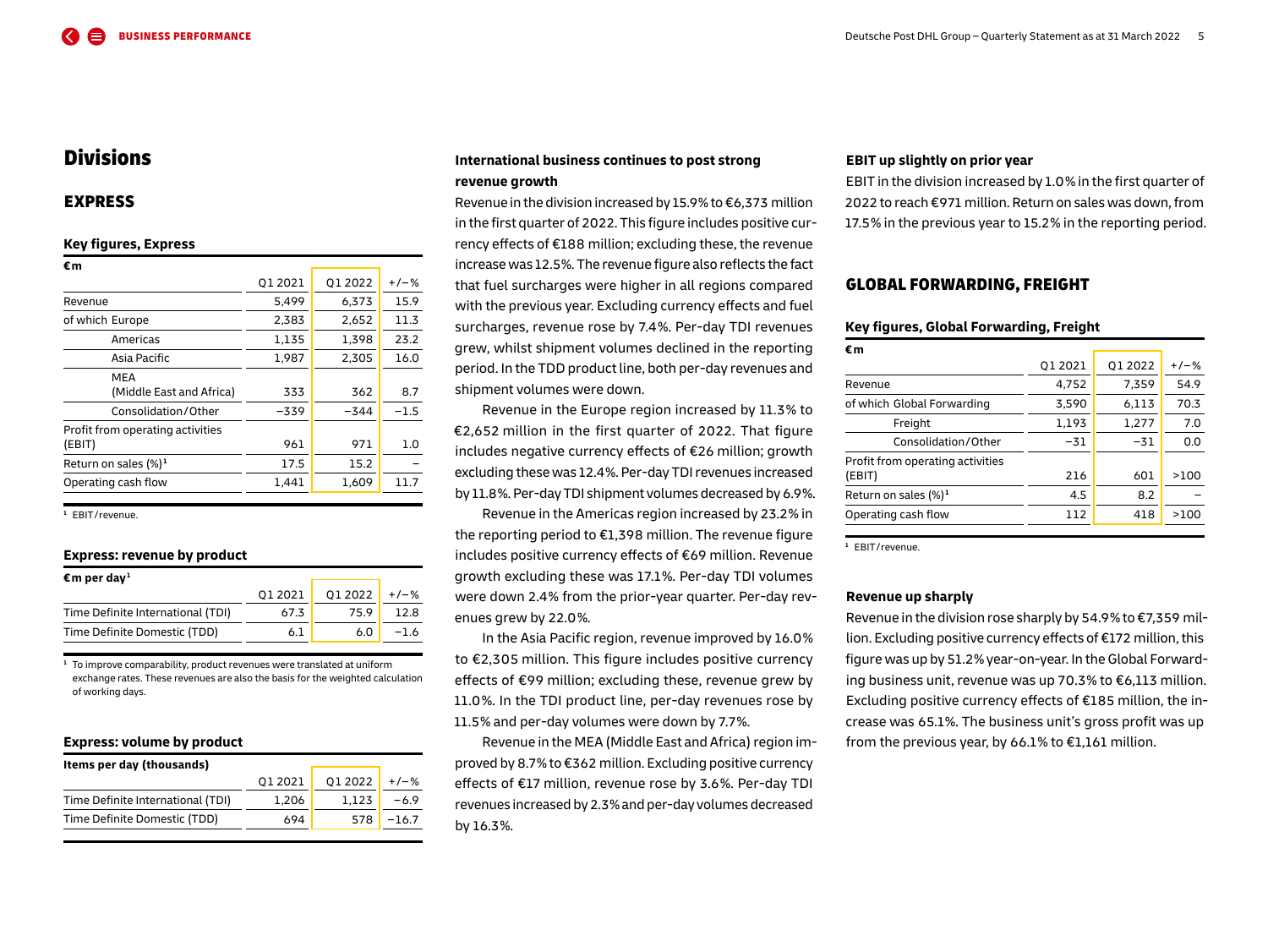#### **Gross profits in air and ocean freight improve**

We registered growth of 3.0 % in air freight volumes in the first quarter of 2022, due mainly to trade lanes between the United States and Europe. First-quarter air freight revenues rose by 55.2 %. Gross profit improved by 70.0 %.

Ocean freight volumes were up slightly by 0.3 % yearon-year. Revenues from ocean freight more than doubled over the prior-year period and gross profit grew by 90.2 %. The market situation was tight with the availability of free freight capacity still sharply curtailed, causing high freight rates.

#### **Global Forwarding: revenue**

| Total         | 3,590   | 6,113   | 70.3    |
|---------------|---------|---------|---------|
| Other         | 495     | 658     | 32.9    |
| Ocean freight | 1,255   | 2,599   | >100    |
| Air freight   | 1,840   | 2,856   | 55.2    |
|               | Q1 2021 | Q1 2022 | $+/-$ % |
| €m            |         |         |         |

#### **Global Forwarding: volumes**

| Thousands           |                  |         |         |      |
|---------------------|------------------|---------|---------|------|
|                     |                  | 01 2021 | 01 2022 | +/-% |
| Air freight exports | tonnes           | 494     | 509     | 3.0  |
| Ocean freight       | TFU <sup>1</sup> | 764     | 766     | 0.3  |

<sup>1</sup> Twenty-foot equivalent units.

## **Revenue increase in European overland transport business**

Revenue in the Freight business unit increased by 7.0 % to €1,277 million in the first quarter of 2022. The volume was down by 2.9 % year-on-year. The business unit's gross profit rose by 4.5% to €323 million.

#### **EBIT up substantially year-on-year**

EBIT in the division increased from €216 million to €601 million in the first quarter of 2022. With the EBIT margin at 8.2 %, EBIT amounts to 40.5 % of gross profit.

## SUPPLY CHAIN

#### **Key figures, Supply Chain**

| €m                                                |         |        |         |
|---------------------------------------------------|---------|--------|---------|
|                                                   | 01 2021 | 012022 | $+/-$ % |
| Revenue                                           | 3,241   | 3,815  | 17.7    |
| of which EMEA (Europe, Middle<br>East and Africa) | 1,533   | 1,755  | 14.5    |
| Americas                                          | 1,226   | 1,524  | 24.3    |
| Asia Pacific                                      | 489     | 555    | 13.5    |
| Consolidation/Other                               | $-7$    | $-19$  | $<-100$ |
| Profit from operating activities<br>(EBIT)        | 167     | 205    | 22.8    |
| Return on sales $(\%)^1$                          | 5.2     | 5.4    |         |
| Operating cash flow                               | 241     | 107    | $-55.6$ |

**<sup>1</sup>** EBIT / revenue.

#### **Good revenue performance in early 2022**

Revenue in the division increased by 17.7 % to €3,815 million in the first quarter of 2022. Excluding positive currency effects of €142 million,the increase was 13.3 %. This strong revenue performance was evident across all regions and sectors, with Retail, Life Sciences & Healthcare and Consumer achieving the highest growth. New business, contract renewals and growing e-commerce business are driving revenue growth.

#### **Supply Chain: revenue by sector and region, Q 1 2022**

#### **Total revenue: €3,815 m**

| of which Retail                                  | 28% |
|--------------------------------------------------|-----|
| Consumer                                         | 22% |
| Auto-mobility                                    | 14% |
| Technology                                       | 12% |
| Life Sciences & Healthcare                       | 12% |
| Engineering & Manufacturing                      | 5%  |
| Others                                           | 7%  |
| of which Europe/Middle East/Africa/Consolidation | 46% |
| Americas                                         | 40% |
| Asia Pacific                                     | 14% |
|                                                  |     |

#### **New business worth around €260 million secured**

In the first quarter of 2022, the division concluded additional contracts worth around €260 million in annualised revenue, which corresponds to a contract volume of €983 million. The Retail and Consumer sectors accounted forthe majority of the new business, which is in a large part attributable to e-commerce-based solutions. The annualised contract renewal rate remained at a consistently high level.

#### **Revenue performance boosts earnings growth**

EBIT in the division increased to €205 million in the first quarter of 2022 (previous year: €167 million). The positive trend seen in prior quarters therefore continues, following on from strong revenue growth. This development was boosted by factors including new business with higher margin solutions and productivity improvements thanks to digitalisation and standardisation. The EBIT margin was 5.4 %.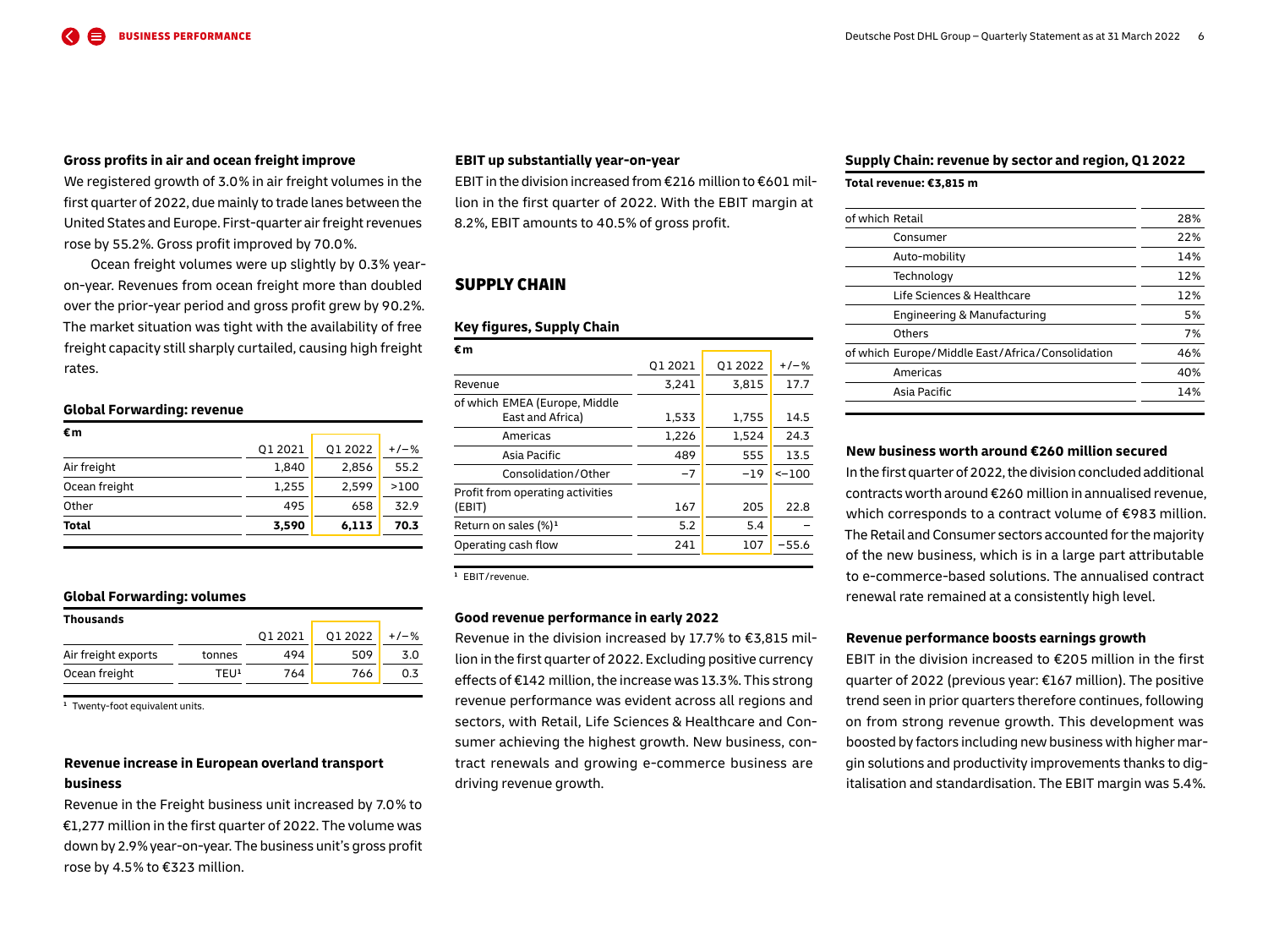## ECOMMERCE SOLUTIONS

#### **Key figures, eCommerce Solutions**

| Q1 2021 | 01 2022 | $+/-$ % |  |
|---------|---------|---------|--|
| 1.454   | 1.445   | $-0.6$  |  |
| 485     | 501     | 3.3     |  |
| 794     | 779     | $-1.9$  |  |
| 177     | 166     | $-6.2$  |  |
| $-2$    | $^{-1}$ | 50.0    |  |
|         |         |         |  |
| 117     | 102     | $-12.8$ |  |
| 8.0     | 7.1     |         |  |
| 230     | 170     | $-26.1$ |  |
|         |         |         |  |

**<sup>1</sup>** EBIT / revenue.

## **First-quarter revenue nearly at prior-year level**

The division generated revenue of €1,445 million in the first quarter of 2022, down 0.6 % from the high, pandemic-driven prior-year figure. In the reporting period, revenue was reduced by €39 million due to portfolio adjustments in Asia. Excluding positive currency effects of €49 million, revenue was down by a total of 4.0 % from the prior-year quarter.

#### **EBIT below prior-year level**

EBIT in the division was €102 million in the first quarter of 2022, below the prior-year figure of €117 million. This was mainly due to lower volumes and revenues in the B2C business. The EBIT margin was 7.1 %.

## POST & PARCEL GERMANY

#### **Key figures, Post & Parcel Germany**

| €m                               |         |         |         |
|----------------------------------|---------|---------|---------|
|                                  | 01 2021 | 01 2022 | $+/-$ % |
| Revenue                          | 4,555   | 4,245   | $-6.8$  |
| of which Post Germany            | 2,034   | 2.088   | 2.7     |
| Parcel Germany                   | 1,820   | 1.544   | $-15.2$ |
| International                    | 675     | 593     | $-12.1$ |
| Other/Consolidation              | 26      | 20      | $-23.1$ |
| Profit from operating activities |         |         |         |
| (EBIT)                           | 556     | 355     | $-36.2$ |
| Return on sales $(\%)^1$         | 12.2    | 8.4     |         |
| Operating cash flow              | 611     | 479     | $-21.6$ |
|                                  |         |         |         |

**<sup>1</sup>** EBIT / revenue.

#### **Revenue down year-on-year**

In the first quarter of 2022, revenue in the division was €4,245 million, 6.8 % below the prior-year figure, although there were 1.0 more working days than in the previous year. The primary reason for this development was the decline in theGerman parcel business,which had seen extraordinarily high shipment volumes in the prior-year quarter due to the pandemic.

#### **Varying business unit performance**

Overall, revenue and volumes in Mail Communication were again down slightly as expected. However, this trend was mitigated somewhat by price increases for some regulated mail products effective as of 1 January 2022. Small item shipments continued to perform well.

Dialogue Marketing saw advertising expenditures and revenues increase sharply thanks to the almost complete lifting of pandemic-related restrictions.

In the German parcel business, volumes and revenues were down by 18.6 % and 15.2 %, respectively, versus the pandemic-driven very strong prior-year quarter.

The cross-border transport of documents and goods has been volatile since the beginning of the year. Imports shipped as letter mail saw volumes of lightweight goods shipments from Asia fall sharply. Parcel imports also did not reach the pandemic-driven very high level of the prioryear quarter. This is also true of exports of documents and goods to Europe and the rest of the world.

#### **Post & Parcel Germany: revenue**

| €m                                    |         |         |         |
|---------------------------------------|---------|---------|---------|
|                                       | Q1 2021 | Q1 2022 | $+/-$ % |
| Post Germany                          | 2,034   | 2,088   | 2.7     |
| of which Mail Communication           | 1,442   | 1,429   | $-0.9$  |
| Dialogue Marketing                    | 413     | 476     | 15.3    |
| Other/Consolidation<br>(Post Germany) | 179     | 183     | 2.2     |
| Parcel Germany                        | 1,820   | 1,544   | $-15.2$ |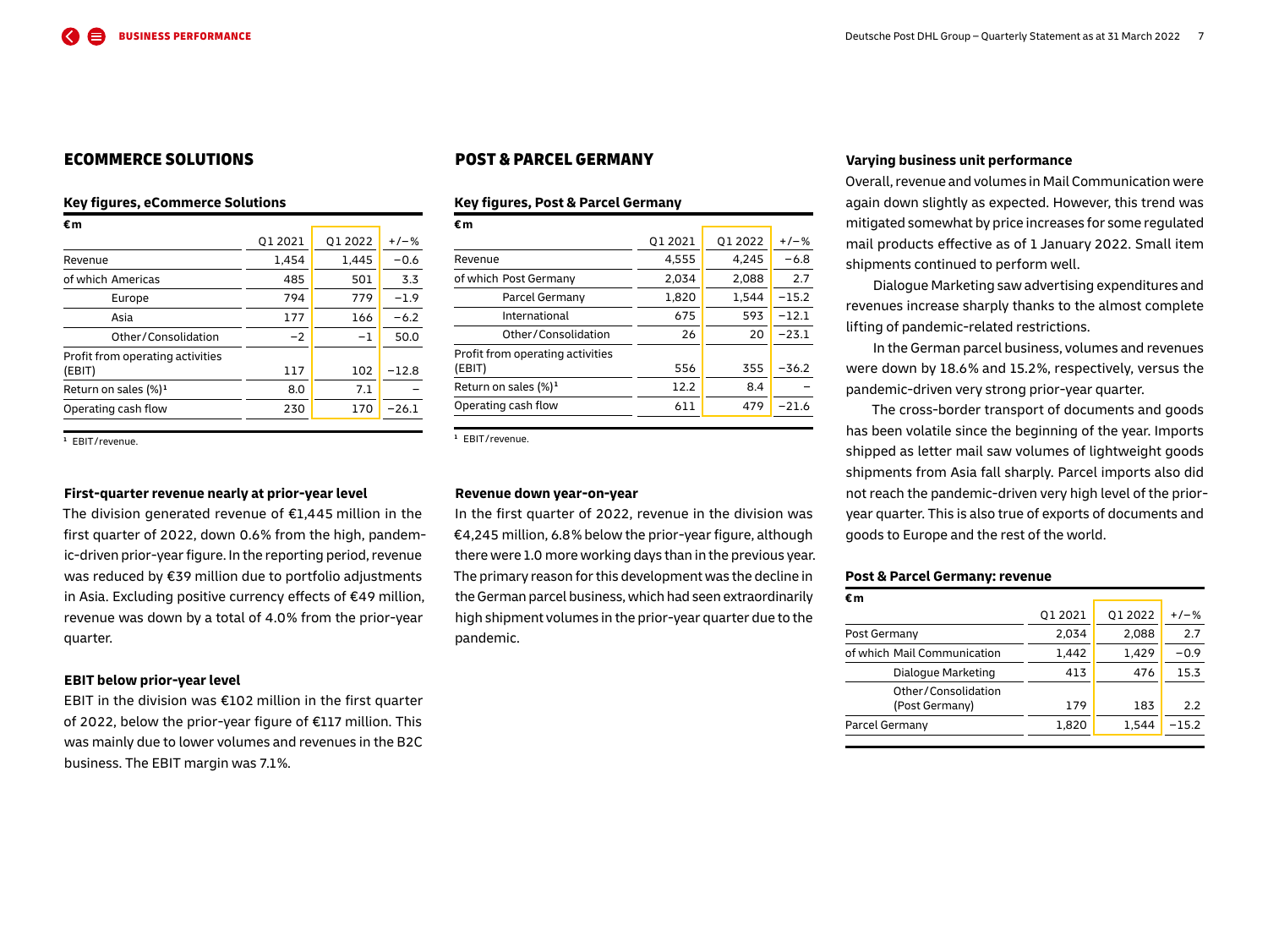#### <span id="page-7-0"></span>**Post & Parcel Germany: volumes**

| Mail items (millions)       |         |         |         |
|-----------------------------|---------|---------|---------|
|                             | 01 2021 | 01 2022 | $+/-$ % |
| Post Germany                | 3.481   | 3,722   | 6.9     |
| of which Mail Communication | 1,720   | 1,688   | $-1.9$  |
| Dialogue Marketing          | 1.538   | 1.810   | 17.7    |
| Parcel Germany              | 489     | 398     | $-18.6$ |
|                             |         |         |         |

#### **EBIT lagged behind the strong prior-year quarter**

At €355 million in the first quarter of 2022, division EBIT lagged behind the strong prior-year quarter by 36.2 %. Last year, we generated higher revenues in the parcel business in particular due to the pandemic. Strict cost management and revenue growth in Dialogue Marketing partly offset the effects on EBIT from the decline in revenue in the reporting period.

## Changes in expected developments

The war in Ukraine beginning in late February and the subsequent sanctions against Russia have made let to shortages of commodities and intermediate products and are impeding industrial production and dampening global growth in net terms as well. At the same time, a strong rise in inflation is putting the brakes on real consumer demand. An additional burden is China's extensive lockdowns at a time when most other countries have been lifting pandemic-related

restrictions simultaneously. In its forecast of 15 April 2022, S & P Global Market Intelligence (previously: IHS Markit) expects growth of 3.2 % in global economic activity in 2022 instead of the 4.2 % predicted in January.

We continue to anticipate an increase in B2B volumes in our networks in the 2022 financial year, although the pace will be less rapid than originally assumed in accordance with the forecasts for global economic activity. After rising sharply under pandemic conditions, B2C delivery volumes are forecast to return to structural growth after a stabilisation phase during 2022. In contrast, recently observed imbalances in international transport markets will remain in place longer than originally expected and will not begin to resolve until 2023.

In the 2022 financial year, we still anticipate consolidated EBIT of around €8.0 billion  $(+/-$  max. 5%). The DHL divisions continue to be projected to generate total EBIT of approximately  $\epsilon$ 7.0 billion (+/– max. 4%). In the Post & Parcel Germany division, EBIT is forecast to come in at around  $E1.5$  billion ( $+/-$  max. 10%). The earnings contributed by Group Functions is expected to amount to around €–0.45 billion.

In 2022, we still plan to increase capital expenditure (excluding leases) to around €4.2 billion. The projection for free cash flow (excluding acquisitions / divestitures) remains at around €3.6 billion  $(+/-$  max. 5%).

We now assess the aggregate impact of all foreign currency effects as representing a risk of low significance and still an opportunity of medium significance.

The war in Ukraine represents a risk of medium significance.

Declining growth rates in the parcel business also represent a risk of medium significance.

The Group's overall opportunity and risk situation did not otherwise change significantly during the first quarter of 2022 compared with the situation described in the

**[2021 Annual Report beginning on page 61.](https://www.dpdhl.com/content/dam/dpdhl/en/media-center/investors/documents/annual-reports/DPDHL-2021-Annual-Report.pdf#page=61)** Based upon the Group's early warning system and in the estimation of its Board of Management, there were no identifiable risks for the Group in the current year which, individually or collectively, cast doubt upon the Group's ability to continue as a going concern. Nor are any such risks apparent in the foreseeable future.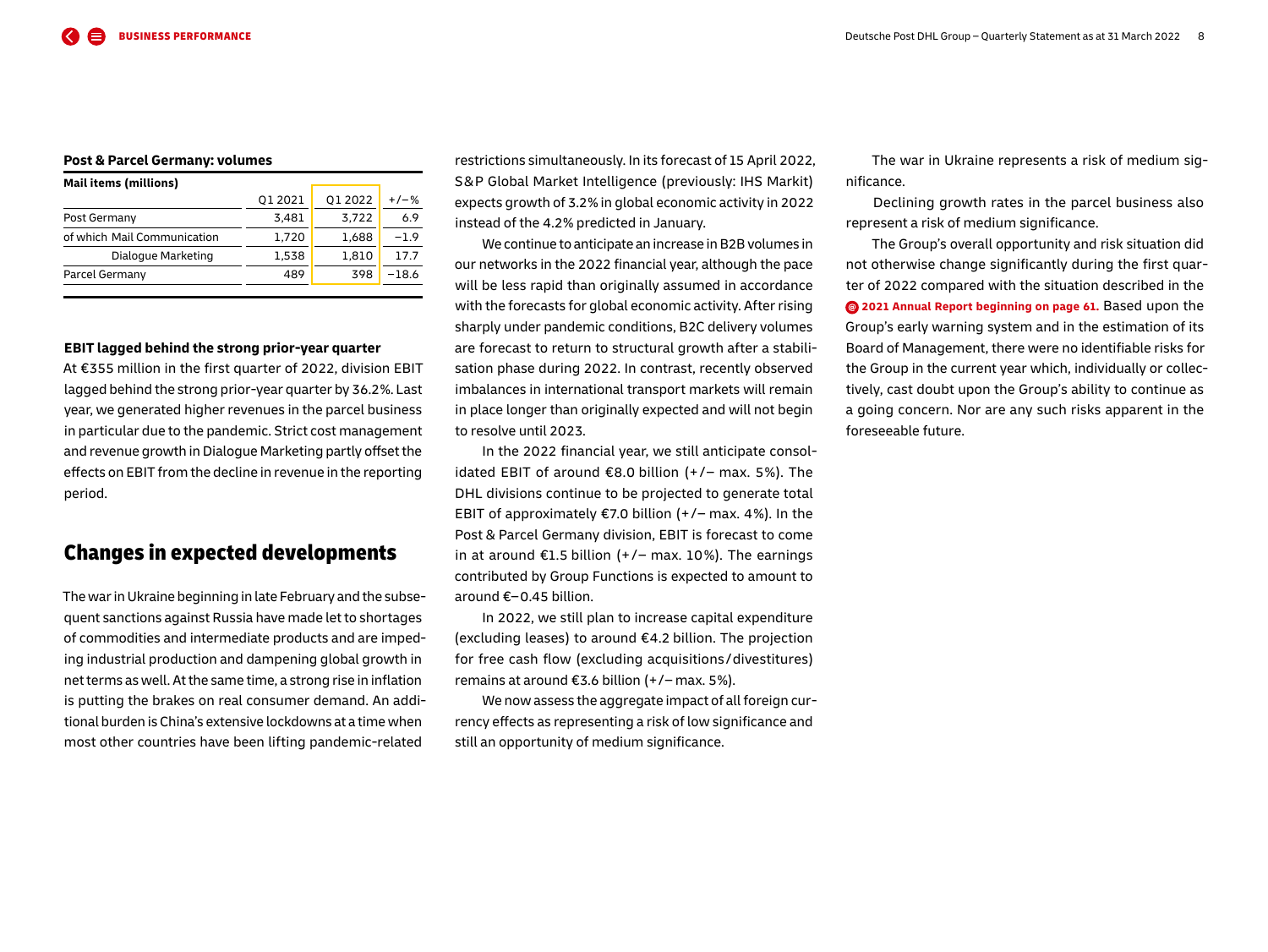# <span id="page-8-0"></span>INCOME STATEMENT

#### **1 January to 31 March**

| 2021     | 2022      |
|----------|-----------|
| 18,860   | 22,593    |
| 414      | 563       |
| 37       | 28        |
| $-9,583$ | $-12,484$ |
| $-5,838$ | $-6,320$  |
| $-930$   | $-1,009$  |
| $-1,049$ | $-1,210$  |
| 0        | $-2$      |
| 1,911    | 2,159     |
| 30       | 92        |
| $-178$   | $-198$    |
| $-6$     | $-17$     |
| $-154$   | $-123$    |
| 1,757    | 2,036     |
| $-492$   | $-590$    |
| 1,265    | 1,446     |
| 1.190    | 1,351     |
| 75       | 95        |
| 0.96     | 1.10      |
| 0.94     | 1.08      |
|          |           |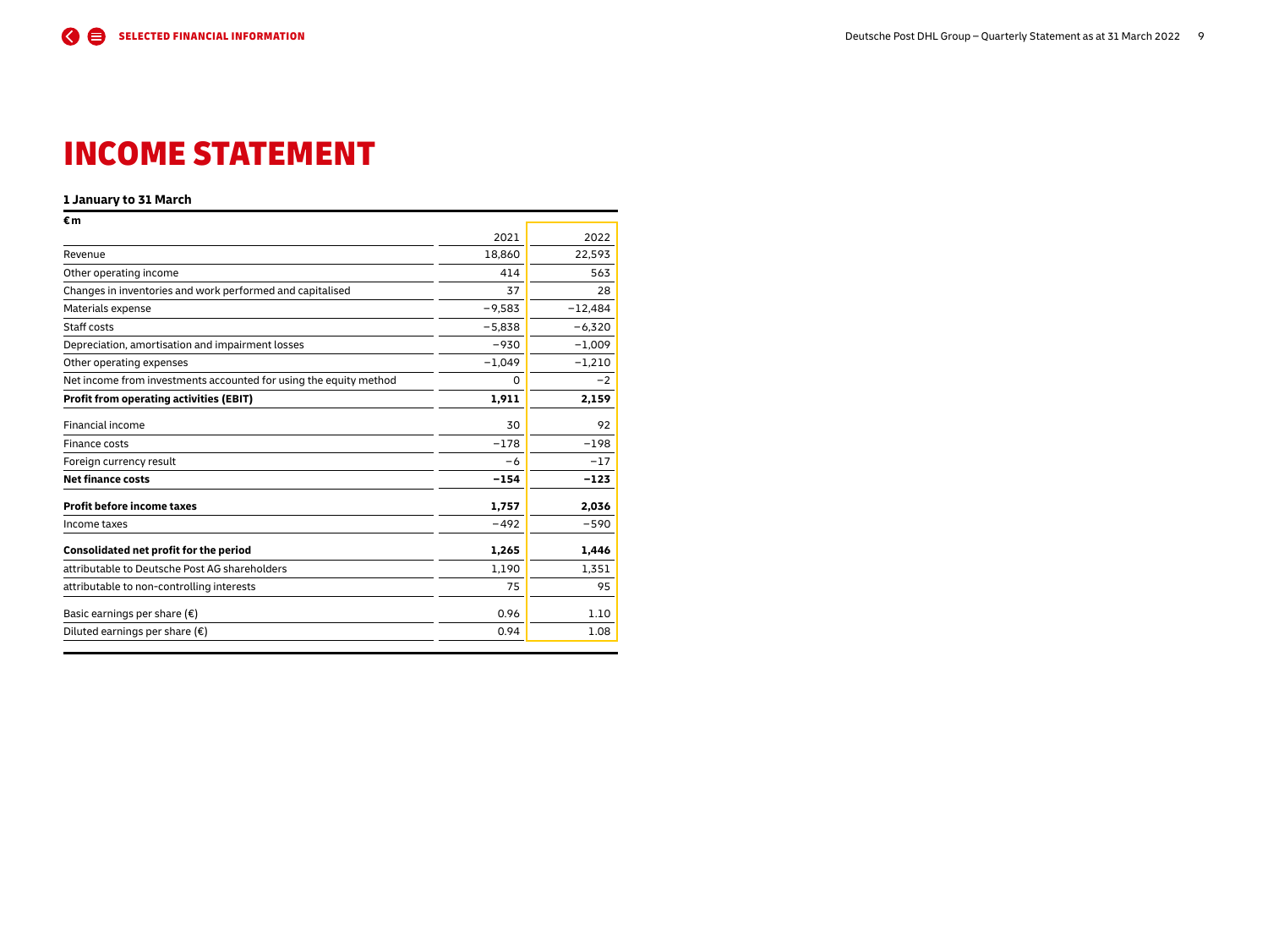# <span id="page-9-0"></span>BALANCE SHEET

| €m                                                |              |               |
|---------------------------------------------------|--------------|---------------|
|                                                   | 31 Dec. 2021 | 31 March 2022 |
| <b>ASSETS</b>                                     |              |               |
| Intangible assets                                 | 12,076       | 13,780        |
| Property, plant and equipment                     | 24,903       | 25,509        |
| Investment property                               | 48           | 23            |
| Investments accounted for using the equity method | 111          | 111           |
| Non-current financial assets                      | 1,190        | 1,268         |
| Other non-current assets                          | 587          | 729           |
| Deferred tax assets                               | 1,943        | 1,644         |
| Non-current assets                                | 40,858       | 43,064        |
| Inventories                                       | 593          | 645           |
| <b>Current financial assets</b>                   | 3,088        | 2,100         |
| Trade receivables                                 | 11,683       | 12,611        |
| Other current assets                              | 3,588        | 4,043         |
| Income tax assets                                 | 230          | 236           |
| Cash and cash equivalents                         | 3,531        | 4,310         |
| Assets held for sale                              | 21           | 15            |
| <b>Current assets</b>                             | 22,734       | 23,960        |
| <b>TOTAL ASSETS</b>                               | 63,592       | 67,024        |

|                                                      | 31 Dec. 2021 | 31 March 2022  |
|------------------------------------------------------|--------------|----------------|
|                                                      |              |                |
| <b>EQUITY AND LIABILITIES</b>                        |              |                |
| <b>Issued capital</b>                                | 1,224        | 1,222          |
| Capital reserves                                     | 3,533        | 3,617          |
| Other reserves                                       | $-733$       | $-482$         |
| Retained earnings                                    | 15,013       | 16,938         |
| Equity attributable to Deutsche Post AG shareholders | 19,037       | 21,295         |
| Non-controlling interests                            | 462          | 558            |
| <b>Equity</b>                                        | 19,499       | 21,853         |
| Provisions for pensions and similar obligations      | 4.185        | 3,537          |
| Deferred tax liabilities                             | 137          | 107            |
| Other non-current provisions                         | 1,946        | 1,967          |
| Non-current financial liabilities                    | 16,614       | 17,318         |
| Other non-current liabilities                        | 304          | 342            |
| Non-current provisions and liabilities               | 23,186       | 23,271         |
| <b>Current provisions</b>                            | 1,208        | 1,236          |
| <b>Current financial liabilities</b>                 | 3,283        | 3,454          |
| Trade payables                                       | 9,556        | 9,507          |
| Other current liabilities                            | 6,138        | 6,975          |
| Income tax liabilities                               | 717          | 721            |
| Liabilities associated with assets held for sale     | 5            | $\overline{7}$ |
| <b>Current provisions and liabilities</b>            | 20,907       | 21,900         |
| TOTAL EQUITY AND LIABILITIES                         | 63,592       | 67,024         |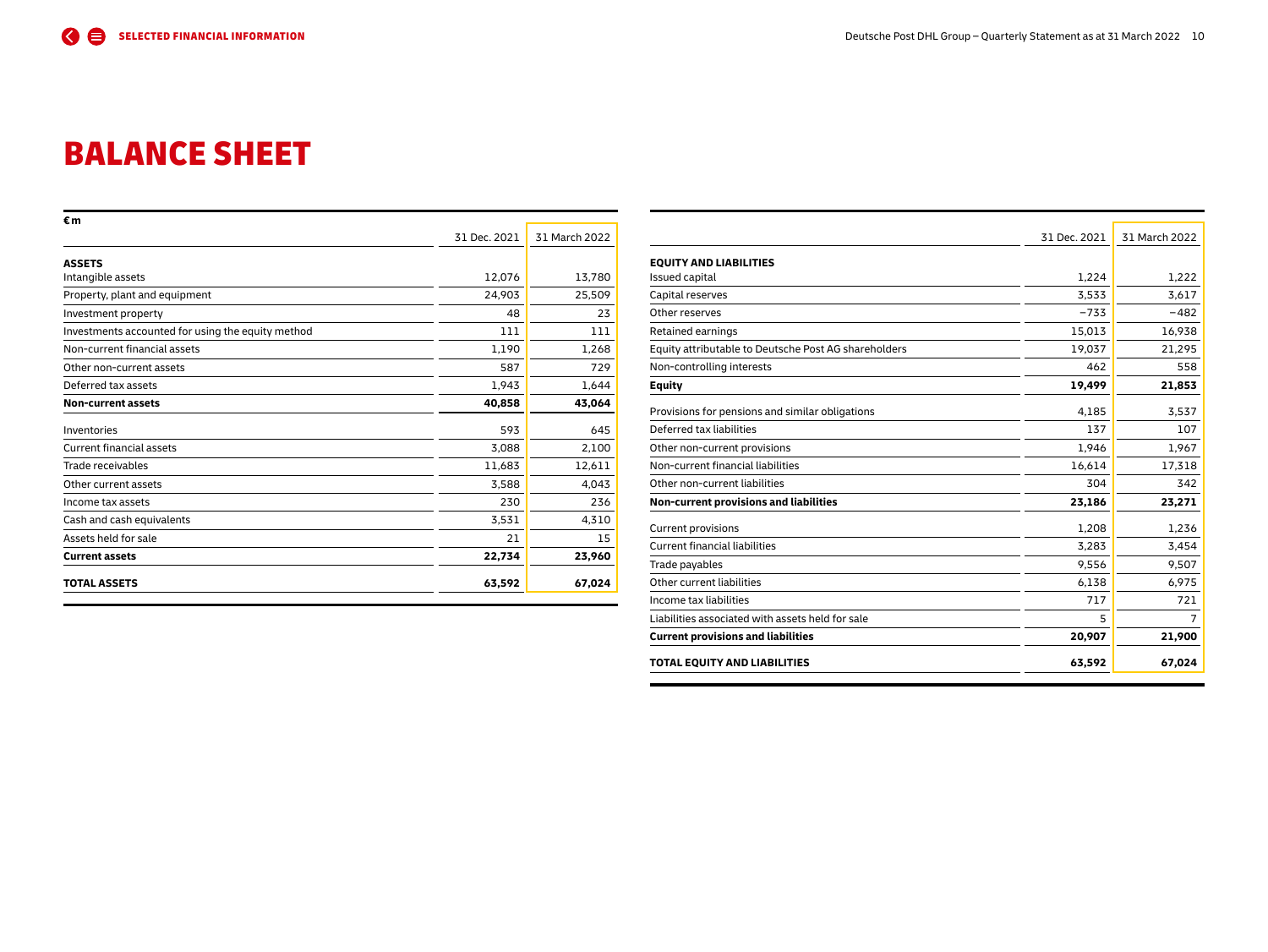# <span id="page-10-0"></span>CASH FLOW STATEMENT

## **1 January to 31 March**

| €m                                                                      |                |          |
|-------------------------------------------------------------------------|----------------|----------|
|                                                                         | 2021           | 2022     |
| Consolidated net profit for the period                                  | 1,265          | 1,446    |
| Income taxes                                                            | 492            | 590      |
| Net finance costs                                                       | 154            | 123      |
| <b>Profit from operating activities (EBIT)</b>                          | 1,911          | 2,159    |
| Depreciation, amortisation and impairment losses                        | 930            | 1,009    |
| Net cost/net income from disposal of non-current assets                 | $\overline{2}$ | $-54$    |
| Non-cash income and expense                                             | 21             | 60       |
| Change in provisions                                                    | 9              | $-3$     |
| Change in other non-current assets and liabilities                      | $-16$          | $-25$    |
| Dividend received                                                       | 0              | 2        |
| Income taxes paid                                                       | $-273$         | $-388$   |
| Net cash from operating activities before changes in working capital    | 2,584          | 2,760    |
| Changes in working capital                                              |                |          |
| Inventories                                                             | $-28$          | -1       |
| Receivables and other current assets                                    | $-1,039$       | $-847$   |
| Liabilities and other items                                             | 973            | 514      |
| Net cash from operating activities                                      | 2,490          | 2,426    |
|                                                                         |                |          |
| Subsidiaries and other business units                                   | O              | 43       |
| Property, plant and equipment and intangible assets                     | 37             | 26       |
| Other non-current financial assets                                      | 12             | 49       |
| Proceeds from disposal of non-current assets                            | 49             | 118      |
| Subsidiaries and other business units                                   | 0              | $-1,377$ |
| Property, plant and equipment and intangible assets                     | $-704$         | $-739$   |
| Investments accounted for using the equity method and other investments | $-2$           | 0        |
| Other non-current financial assets                                      | $-2$           | $-10$    |
| Cash paid to acquire non-current assets                                 | $-708$         | $-2,126$ |
| Interest received                                                       | 15             | 26       |
| <b>Current financial assets</b>                                         | $-162$         | 1,019    |
| Net cash used in investing activities                                   | $-806$         | -963     |

| 2021<br>Proceeds from issuance of non-current financial liabilities<br>0<br>$-1,301$<br>Repayments of non-current financial liabilities<br>Change in current financial liabilities<br>428<br>Other financing activities<br>$\overline{4}$<br>Proceeds from transactions with non-controlling interests<br>$\Omega$<br>$-12$<br>Dividend paid to non-controlling interest holders<br>$-107$<br>Purchase of treasury shares<br>$-118$<br>Interest paid<br>Net cash used in financing activities<br>$-1,106$<br>Net change in cash and cash equivalents<br>578<br>Effect of changes in exchange rates on cash and cash equivalents<br>53<br>Changes in cash and cash equivalents associated with assets held for sale<br>0<br>Cash and cash equivalents at beginning of reporting period<br>4,482<br>Cash and cash equivalents at end of reporting period<br>5,113 | 4.310  |
|-----------------------------------------------------------------------------------------------------------------------------------------------------------------------------------------------------------------------------------------------------------------------------------------------------------------------------------------------------------------------------------------------------------------------------------------------------------------------------------------------------------------------------------------------------------------------------------------------------------------------------------------------------------------------------------------------------------------------------------------------------------------------------------------------------------------------------------------------------------------|--------|
|                                                                                                                                                                                                                                                                                                                                                                                                                                                                                                                                                                                                                                                                                                                                                                                                                                                                 | 3,531  |
|                                                                                                                                                                                                                                                                                                                                                                                                                                                                                                                                                                                                                                                                                                                                                                                                                                                                 | $-2$   |
|                                                                                                                                                                                                                                                                                                                                                                                                                                                                                                                                                                                                                                                                                                                                                                                                                                                                 | 35     |
|                                                                                                                                                                                                                                                                                                                                                                                                                                                                                                                                                                                                                                                                                                                                                                                                                                                                 | 746    |
|                                                                                                                                                                                                                                                                                                                                                                                                                                                                                                                                                                                                                                                                                                                                                                                                                                                                 | $-717$ |
|                                                                                                                                                                                                                                                                                                                                                                                                                                                                                                                                                                                                                                                                                                                                                                                                                                                                 | $-119$ |
|                                                                                                                                                                                                                                                                                                                                                                                                                                                                                                                                                                                                                                                                                                                                                                                                                                                                 | $-67$  |
|                                                                                                                                                                                                                                                                                                                                                                                                                                                                                                                                                                                                                                                                                                                                                                                                                                                                 | $-13$  |
|                                                                                                                                                                                                                                                                                                                                                                                                                                                                                                                                                                                                                                                                                                                                                                                                                                                                 | 8      |
|                                                                                                                                                                                                                                                                                                                                                                                                                                                                                                                                                                                                                                                                                                                                                                                                                                                                 | 48     |
|                                                                                                                                                                                                                                                                                                                                                                                                                                                                                                                                                                                                                                                                                                                                                                                                                                                                 | 16     |
|                                                                                                                                                                                                                                                                                                                                                                                                                                                                                                                                                                                                                                                                                                                                                                                                                                                                 | $-590$ |
|                                                                                                                                                                                                                                                                                                                                                                                                                                                                                                                                                                                                                                                                                                                                                                                                                                                                 | 0      |
|                                                                                                                                                                                                                                                                                                                                                                                                                                                                                                                                                                                                                                                                                                                                                                                                                                                                 | 2022   |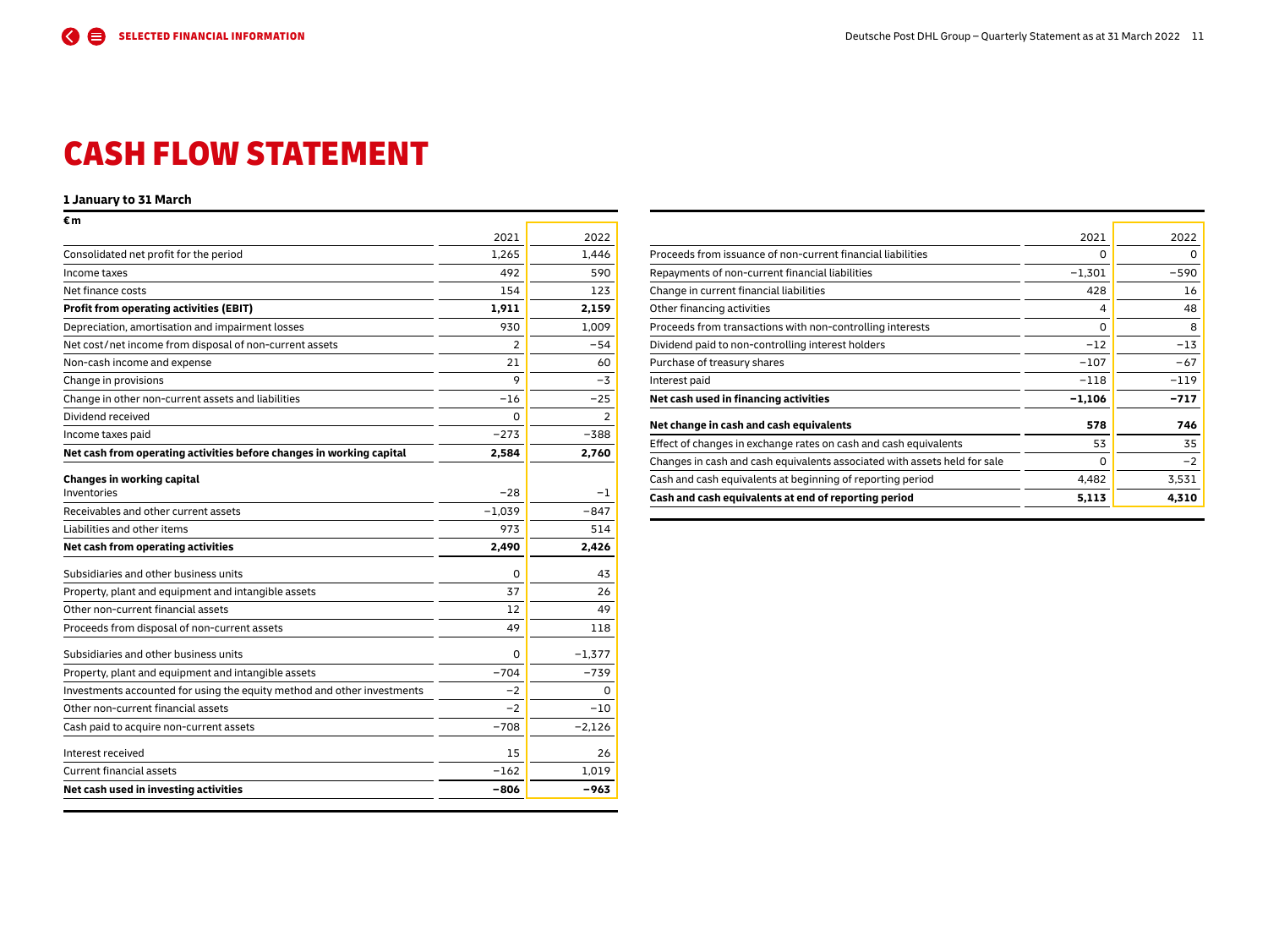## <span id="page-11-0"></span>Segments by division

## **1 January to 31 March**

| €m                                                                                 |         |                |          | Global Forwarding, |          |              |          | eCommerce |             | Post & Parcel |          |                        |          |                            |              |             |
|------------------------------------------------------------------------------------|---------|----------------|----------|--------------------|----------|--------------|----------|-----------|-------------|---------------|----------|------------------------|----------|----------------------------|--------------|-------------|
|                                                                                    |         | <b>Express</b> |          | Freight            |          | Supply Chain |          | Solutions |             | Germany       |          | <b>Group Functions</b> |          | Consolidation <sup>1</sup> |              | Group       |
|                                                                                    |         |                |          |                    |          |              |          |           |             |               |          |                        |          |                            |              |             |
|                                                                                    | 2021    | 2022           | 2021     | 2022               | 2021     | 2022         | 2021     | 2022      | 2021        | 2022          | 2021     | 2022                   | 2021     | 2022                       | 2021         | 2022        |
| <b>External revenue</b>                                                            | 5,380   | 6,236          | 4,430    | 7,016              | 3,214    | 3,796        | 1,421    | 1,411     | 4,402       | 4,125         | 13       | 8                      | $\Omega$ | -1                         | 18,860       | 22,593      |
| Internal revenue                                                                   | 119     | 137            | 322      | 343                | 27       | 19           | 33       | 34        | 153         | 120           | 422      | 433                    | $-1,076$ | $-1,086$                   | 0            | $\mathbf 0$ |
| Total revenue                                                                      | 5,499   | 6,373          | 4,752    | 7,359              | 3,241    | 3,815        | 1,454    | 1,445     | 4,555       | 4.245         | 435      | 441                    | $-1,076$ | $-1,085$                   | 18,860       | 22,593      |
| Profit from operating activities (EBIT)                                            | 961     | 971            | 216      | 601                | 167      | 205          | 117      | 102       | 556         | 355           | $-105$   | $-75$                  | $-1$     | $\Omega$                   | 1,911        | 2,159       |
| of which net income/loss from investments<br>accounted for using the equity method | 0       |                | $\Omega$ | $\Omega$           | $\Omega$ |              | $\Omega$ | 0         | $\Omega$    | $\Omega$      | $\Omega$ | $-4$                   | $\Omega$ | $\Omega$                   | $\mathbf{0}$ | $-2$        |
| Segment assets <sup>2</sup>                                                        | 18,806  | 18,941         | 11,536   | 14,381             | 8,386    | 8,954        | 2,212    | 2,193     | 6,902       | 7,060         | 5,645    | 5,721                  | $-72$    | $-77$                      | 53,415       | 57,173      |
| of which investments accounted for using<br>the equity method                      | 6       | $\overline{7}$ | 20       | 21                 | 15       | 16           | 0        | 0         | $\mathbf 0$ | $\Omega$      | 71       | 67                     | $-1$     | 0                          | 111          | 111         |
| Segment liabilities <sup>2</sup>                                                   | 5,233   | 5,279          | 5,012    | 5,780              | 3,505    | 3,539        | 876      | 813       | 2,631       | 2,769         | 1,718    | 1,749                  | $-53$    | $-63$                      | 18,922       | 19,866      |
| Net segment assets/liabilities <sup>2</sup>                                        | 13,573  | 13,662         | 6,524    | 8,601              | 4,881    | 5,415        | 1,336    | 1,380     | 4,271       | 4,291         | 3,927    | 3,972                  | $-19$    | $-14$                      | 34,493       | 37,307      |
| Capex (assets acquired)                                                            | 288     | 148            | 21       | 31                 | 86       | 112          | 19       | 52        | 119         | 173           | 51       | 48                     | $-1$     | $\Omega$                   | 583          | 564         |
| Capex (right-of-use assets)                                                        | 209     | 457            | 54       | 66                 | 158      | 182          | 21       | 47        | 6           | $\mathbf{z}$  | 81       | 81                     |          | $\Omega$                   | 530          | 840         |
| Total capex                                                                        | 497     | 605            | 75       | 97                 | 244      | 294          | 40       | 99        | 125         | 180           | 132      | 129                    | $\Omega$ | $\Omega$                   | 1,113        | 1,404       |
| Depreciation and amortisation                                                      | 363     | 399            | 60       | 63                 | 206      | 199          | 42       | 47        | 81          | 84            | 179      | 183                    | $-1$     | $\Omega$                   | 930          | 975         |
| Impairment losses                                                                  | 0       | 24             | $\Omega$ | 6                  | $\Omega$ | Δ            | $\Omega$ | $\Omega$  | $\Omega$    | $\mathbf 0$   | $\Omega$ | $\Omega$               | $\Omega$ | $\Omega$                   | $\mathbf{o}$ | 34          |
| Total depreciation, amortisation and<br>impairment losses                          | 363     | 423            | 60       | 69                 | 206      | 203          | 42       | 47        | 81          | 84            | 179      | 183                    | $-1$     | $\Omega$                   | 930          | 1,009       |
| Other non-cash income $(-)$ and expenses $(+)$                                     | 138     | 135            | 38       | 45                 | 45       | 94           | $-3$     | 6         | 79          | 75            | 29       | 45                     |          |                            | 327          | 401         |
| Employees <sup>3</sup>                                                             | 105,430 | 113,508        | 41,639   | 44,587             | 165,741  | 175,946      | 31,374   | 32,739    | 163,776     | 160,380       | 12,341   | 13,158                 | $\Omega$ | $\Omega$                   | 520,301      | 540,318     |

**<sup>1</sup>** Including rounding. **2** As at 31 December 2021 and 31 March 2022. **3** Average FTEs.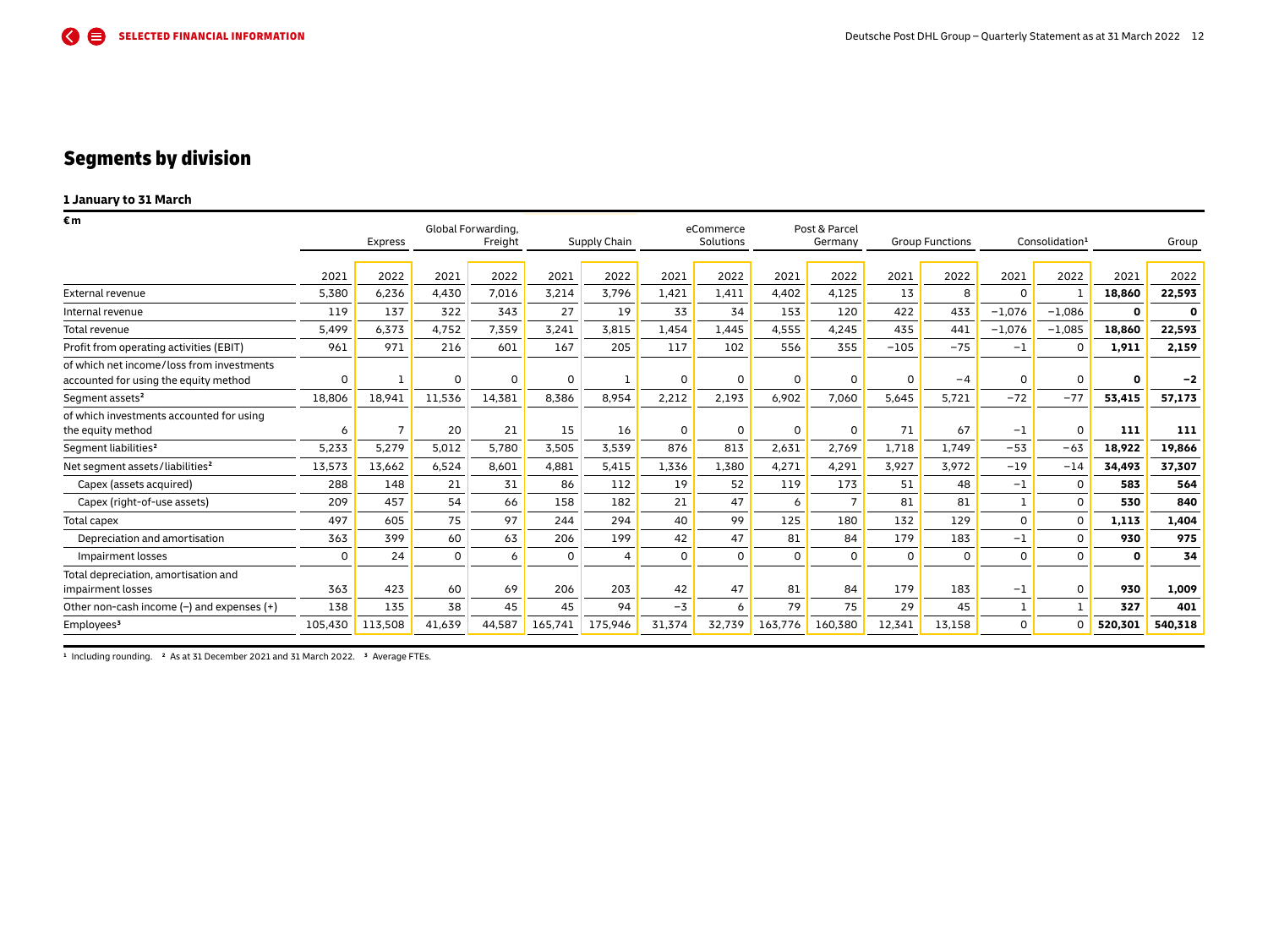#### <span id="page-12-0"></span>**Reconciliation**

| €m                                      |         |          |
|-----------------------------------------|---------|----------|
|                                         | Q1 2021 | 01 2022  |
| Total income of reported segments       | 2,017   | 2,234    |
| <b>Group Functions</b>                  | $-105$  | $-75$    |
| Reconciliation to Group/Consolidation   | $-1$    | $\Omega$ |
| Profit from operating activities (EBIT) | 1,911   | 2,159    |
| Net finance costs                       | $-154$  | $-123$   |
| <b>Profit before income taxes</b>       | 1,757   | 2,036    |
| Income taxes                            | $-492$  | $-590$   |
| Consolidated net profit for the period  | 1,265   | 1,446    |
|                                         |         |          |

## Issued capital and treasury shares

## **Changes in issued capital and treasury shares**

| Total as at 31 December / 31 March                | 1,224 | 1,222 |
|---------------------------------------------------|-------|-------|
| Balance as at 31 December/31 March                | -15   | -17   |
| Issue/sale of treasury shares                     | 5     | O     |
| Purchase of treasury shares                       | $-20$ | $-2$  |
| <b>Treasury shares</b><br>Balance as at 1 January | O     | -15   |
| Balance as at 31 December/31 March                | 1,239 | 1,239 |
| Addition due to contingent capital increase       | O     |       |
| <b>Issued capital</b><br>Balance as at 1 January  | 1,239 | 1,239 |
|                                                   | 2021  | 2022  |
| €m                                                |       |       |

## Earnings per share

#### **Basic earnings per share**

| Basic earnings per share                                                             |        | 0.96          | 1.10          |
|--------------------------------------------------------------------------------------|--------|---------------|---------------|
| Weighted average number of shares outstanding                                        | number | 1.238.262.243 | 1,223,382,955 |
| Consolidated net profit for the period attributable to Deutsche Post AG shareholders | €m     | 1.190         | 1.351         |
|                                                                                      |        | 012021        | 01 2022       |
|                                                                                      |        |               |               |

## **Diluted earnings per share**

| Diluted earnings per share                                                                    |        | 0.94          | 1.08          |
|-----------------------------------------------------------------------------------------------|--------|---------------|---------------|
| Weighted average number of shares for diluted earnings                                        | number | 1,268,482,902 | 1,253,286,996 |
| Potentially dilutive shares                                                                   | number | 30,220,659    | 29,904,041    |
| Weighted average number of shares outstanding                                                 | number | 1,238,262,243 | 1,223,382,955 |
| Adjusted consolidated net profit for the period attributable to Deutsche Post AG shareholders | €m     | 1.192         | 1,353         |
| Less income taxes <sup>1</sup>                                                                | €m     |               | 0             |
| Plus interest expense on the convertible bond                                                 | €m     |               |               |
| Consolidated net profit for the period attributable to Deutsche Post AG shareholders          | €m     | 1.190         | 1.351         |
|                                                                                               |        | 012021        | 01 2022       |

**<sup>1</sup>** Rounded below €1 million.